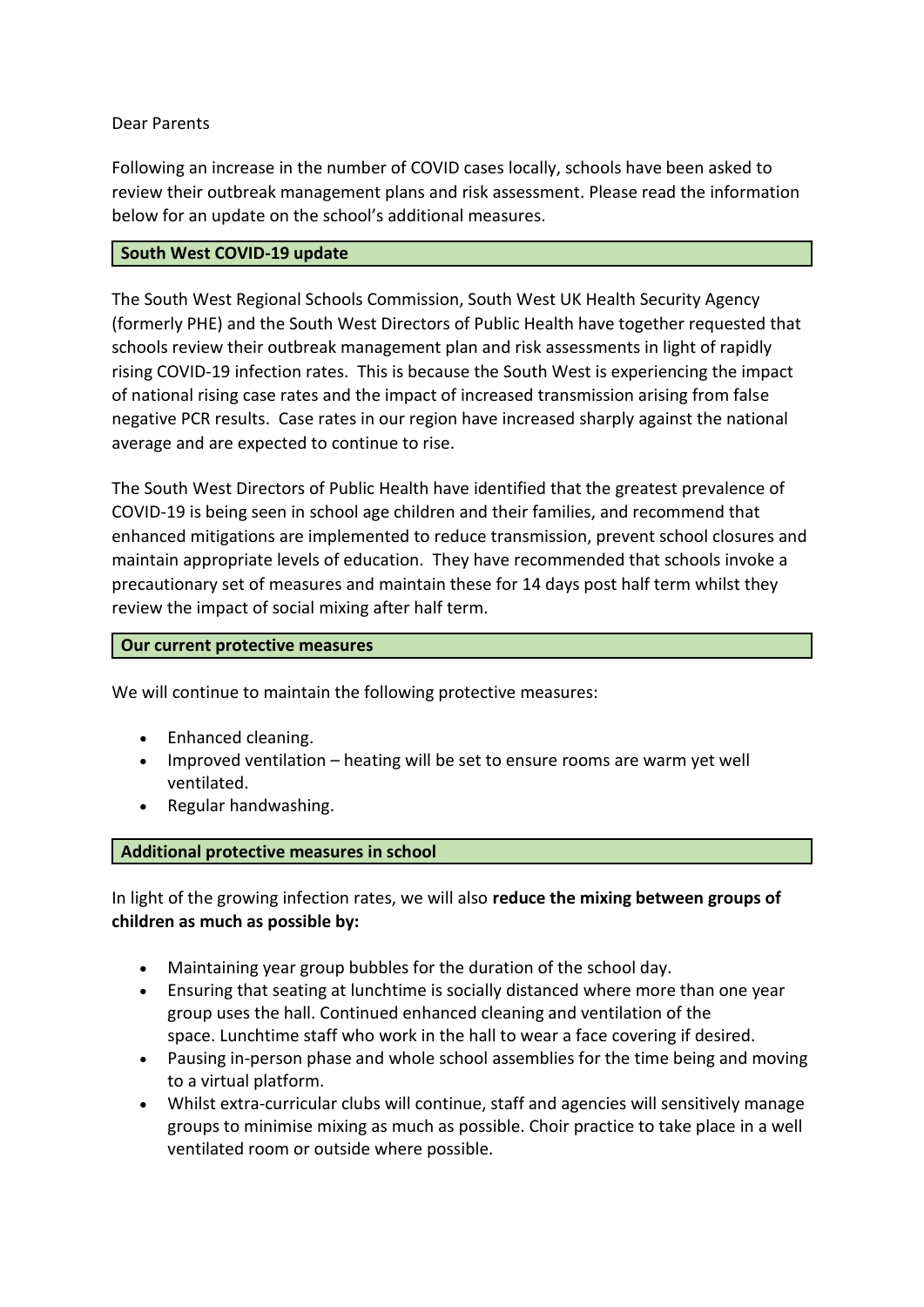We will also aim to **reduce the number of close contacts** by:

- Holding virtual meetings for prospective September 2022 reception families with an option for a visit later in the term should infection rates fall and continue to do so.
- Staff meetings to return to a virtual platform. Staff are able to wear a mask in spaces outside of the classroom should they wish eg; corridors during breaks times.
- Holding virtual parents evenings and suspend any events where large gatherings are likely, for the first two weeks of the new half term. This will be reviewed at the end of the two week period and in line with advice.

In order to **minimise congestion and transmission** at drop off and pick up times:

- Please wear a face covering unless you are exempt.
- Pupils will be dismissed by the edge of the playground to enable families to socially distance on the school field. **Please leave the site as soon as you are able to.**

# **Protective measures in our community**

In order to keep our community as safe as possible, we strongly urge:

- Everyone who is eligible to get vaccinated against COVID-19 if they haven't done so already.
- Everyone who is unwell to stay at home.
- Everyone to self-isolate and book a PCR test if they feel that there is a possibility that they have COVID-19.
- Everyone who is eligible to participate in twice weekly asymptomatic lateral flow testing.

### **Lateral Flow Testing**

Please be aware that the South West Directors of public health are now recommending, due to the high prevalence of COVID-19, that lateral flow tests can be used by primary school aged children if they have been in close contact with someone who has tested positive on a PCR whilst they are awaiting the outcome of their own precautionary PCR test.

If you are at all concerned that you, or anyone in your household has COVID-19, please book a PCR test straight away.

### **Please remember that for most people, COVID-19 will be a mild illness.**

### **Please update us on PCR results**

Please email [notification@leckhampton.gloucs.sch.uk](mailto:notification@leckhampton.gloucs.sch.uk) if your child has received a positive result for COVID-19 via a PCR test during the holidays. Please include the following information;